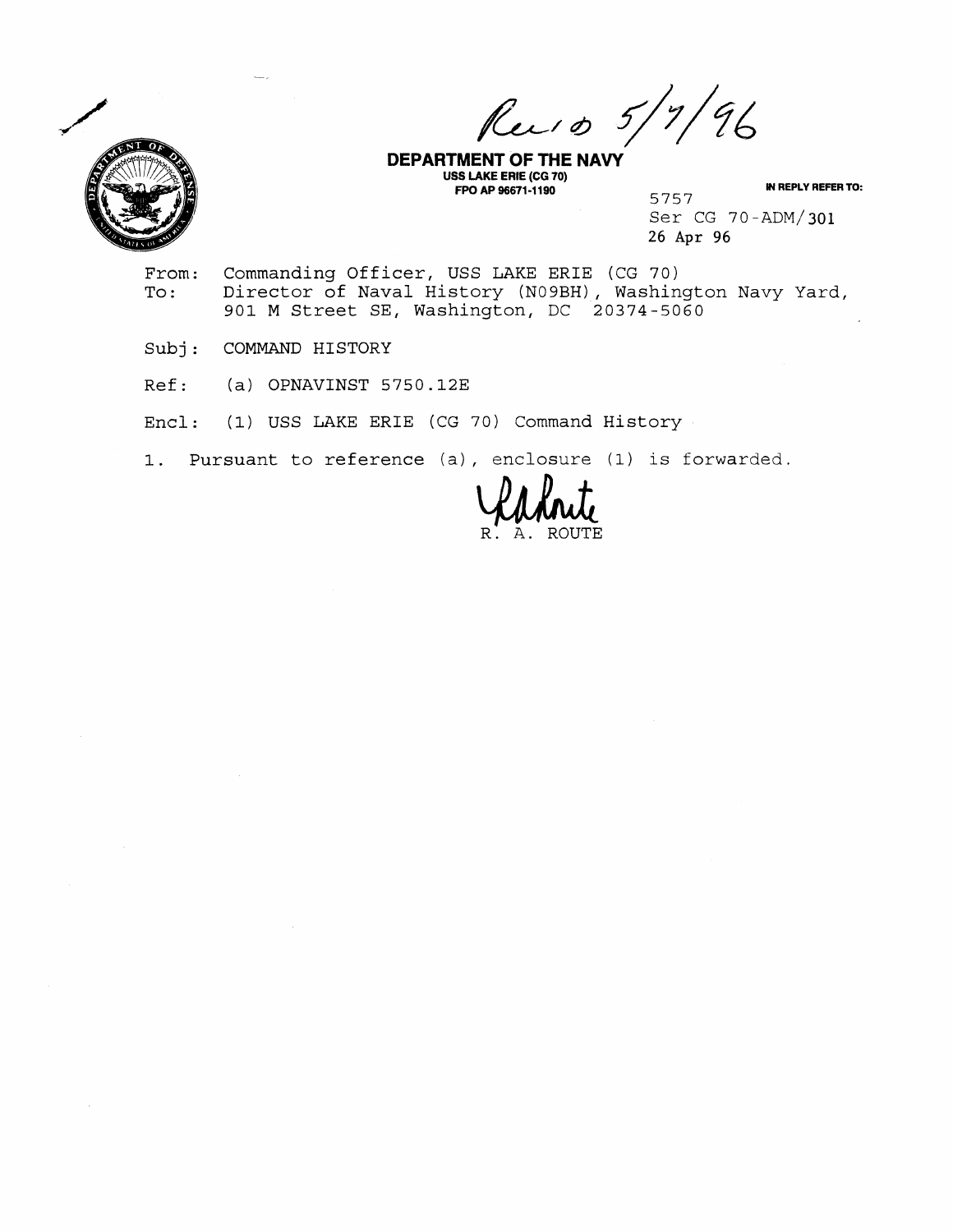## USS LAKE ERIE (CG 70) COMMAND HISTORY

## COMBAT COMPOSITION AND ORGANIZATION

USS LAKE ERIE'S mission is to conduct prompt and sustained combat operations at sea in support of a Carrier Battle Group or an Amphibious Ready Group.

The TICONDEROGA class cruiser is designed for a multi-warfare environment, which enables ships like LAKE ERIE to function in protective roles while still maintaining the ability to perform power projection ashore. LAKE ERIE has the ability to defend against coordinated attacks involving surface, subsurface, and airborne threats using the computerized AEGIS Combat Systems suite.

LAKE ERIE, homeported in Pearl Harbor, Hawaii, is commanded by Captain Ronald A. Route, USN. A member of the U.S. Pacific Fleet, her Immediate Superior in Command ( ISIC) is Commander, Cruiser-Destroyer Group ONE. Ship's Company is comprised of 360 officers and crew divided into five departments: Combat Systems, Operations, Engineering, Supply, and Navigation/Administration. Each department is comprised of various ratings, grouped into divisions. Each division is responsible for a specific area of operation within LAKE ERIE. In addition, LAKE ERIE is able to embark a Helicopter Detachment consisting of two Light Airborne Multi-Purpose System (LAMPS) MK I11 SH-GOB helicopters, fully integrating their capabilities with those of the ship in the areas of Undersea Warfare and Surface Warfare. With a helicopter detachment on board, total ship manning is near 400 personnel.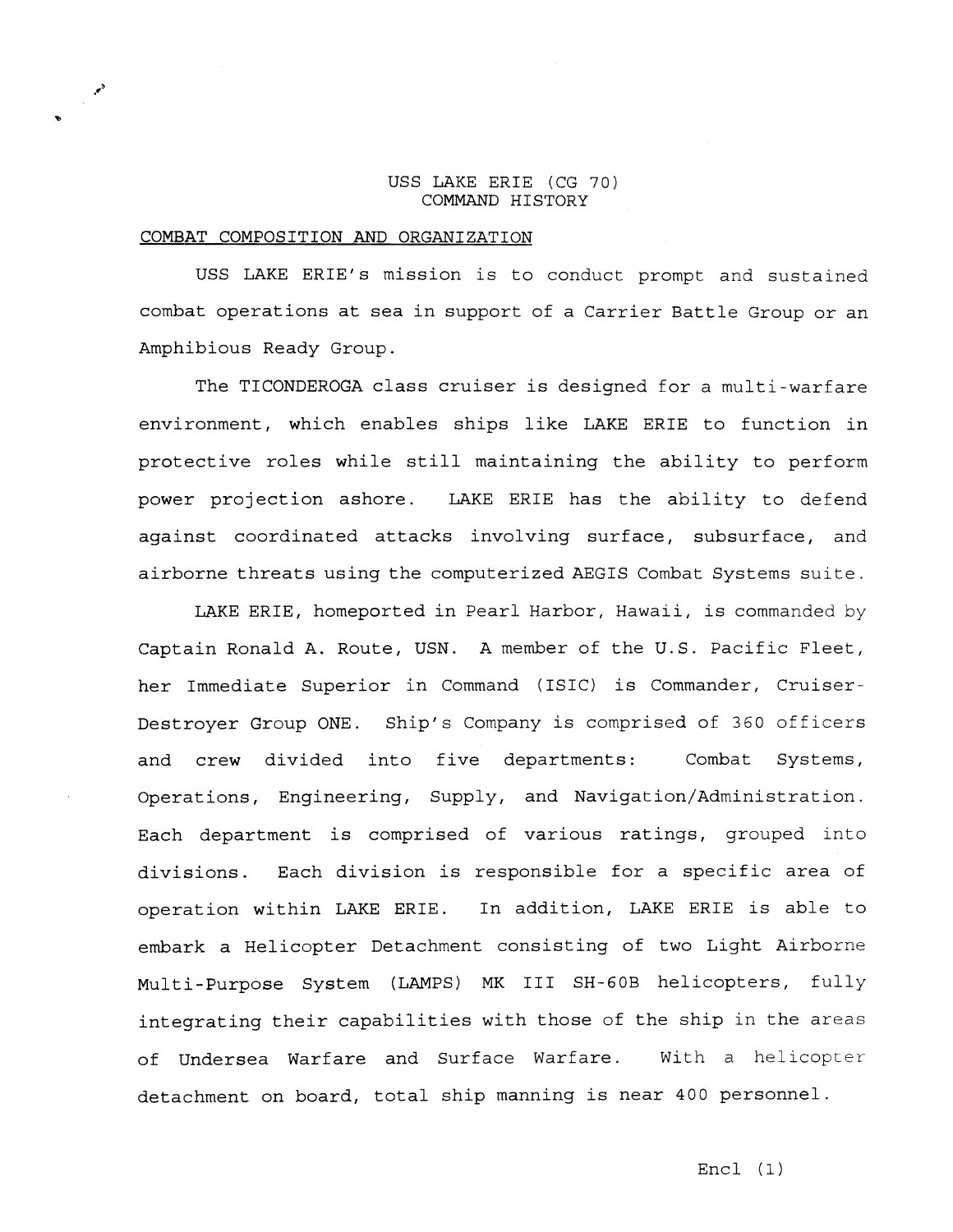## CHRONOLOGY FOR **1995**

 $\ddot{\phantom{a}}$ 

 $\ddot{\circ}$ 

| January  |           |                                                                            |
|----------|-----------|----------------------------------------------------------------------------|
|          | $01 - 03$ | Port call Singapore                                                        |
|          | $13 - 19$ | Port call Jebel Ali, United Arab Emirates                                  |
|          | $19 - 22$ | Exercise IRON MAGIC 1995 with USS ESSEX ARG and UAE                        |
|          | $23 - 30$ | Marines                                                                    |
|          |           | Maritime Intercept Operations - M/V GULF SPLENDOUR                         |
| February |           |                                                                            |
|          | $06 - 11$ | Exercise SHAREM 110 in Arabian Gulf                                        |
|          | $12 - 17$ | Exercise SHAREM 110 in Gulf of Oman                                        |
|          | $17 - 19$ | Port call Fujairah, UAE                                                    |
|          | $24 - 28$ | Operation UNITED SHIELD                                                    |
| March    |           |                                                                            |
|          | $01 - 03$ | Operation UNITED SHIELD (continued)                                        |
|          | $04 - 21$ | TOMAHAWK Ready Strike Ship/Strike Coordinator,<br>Northern Red Sea         |
|          | $14 - 17$ | Port call Hurghada, Eqypt                                                  |
|          | $18 - 31$ | Rejoined USS CONSTELLATION Battlegroup/Transit to                          |
|          |           | Perth, Australia                                                           |
|          | 30        | Crossing the Line                                                          |
| April    |           |                                                                            |
|          | $01 - 06$ | Transit to Perth (continued)                                               |
|          | $07 - 11$ | Port call Perth and Fremantle, Australia                                   |
|          | $12 - 15$ | Timor Sea ASW Operations with HMAS ONSLOW                                  |
|          | $21 - 22$ | Transit to Darwin, Australia                                               |
|          | $22 - 26$ | Port call Darwin                                                           |
|          | $27 - 30$ | Transit to Guam                                                            |
| May      |           |                                                                            |
|          | $01 - 02$ | Transit to Guam                                                            |
|          | $03 - 05$ | Port call Guam                                                             |
|          | $06 - 14$ | Transit to Pearl Harbor                                                    |
|          | 14        | Rescue at sea operation for MV SYBARITE                                    |
|          | 15        | Arrival Pearl Harbor, end of deployment                                    |
| June     |           |                                                                            |
|          | 05        | Exterior Communications Groom                                              |
|          | $05 - 09$ | CNO Project Equipment Installation                                         |
|          | $16 - 19$ | Dependents Cruise and Port Visit, Kailua-Kona,                             |
|          | $20 - 23$ | Hawaii<br>Pay Personnel Assistance Training Team Visit                     |
|          | $23 - 30$ | Extended Tracking and Control Experiment CNO Project                       |
|          |           | $1459$ (U/W)                                                               |
|          |           |                                                                            |
| July     |           |                                                                            |
|          | 01        | Immediate Superior in Command Shift -                                      |
|          | $24 - 25$ | COMCRUDESGRU THREE to COMCRUDESGRU ONE<br>Offload Naval Magazine Lualualei |
|          | $25 - 27$ | WSN-5 Field Change 8 Testing,                                              |
|          |           | TOMAHAWK CNO Project (U/W)                                                 |

 $\mathbb{R}^{\mathbb{Z}_2}$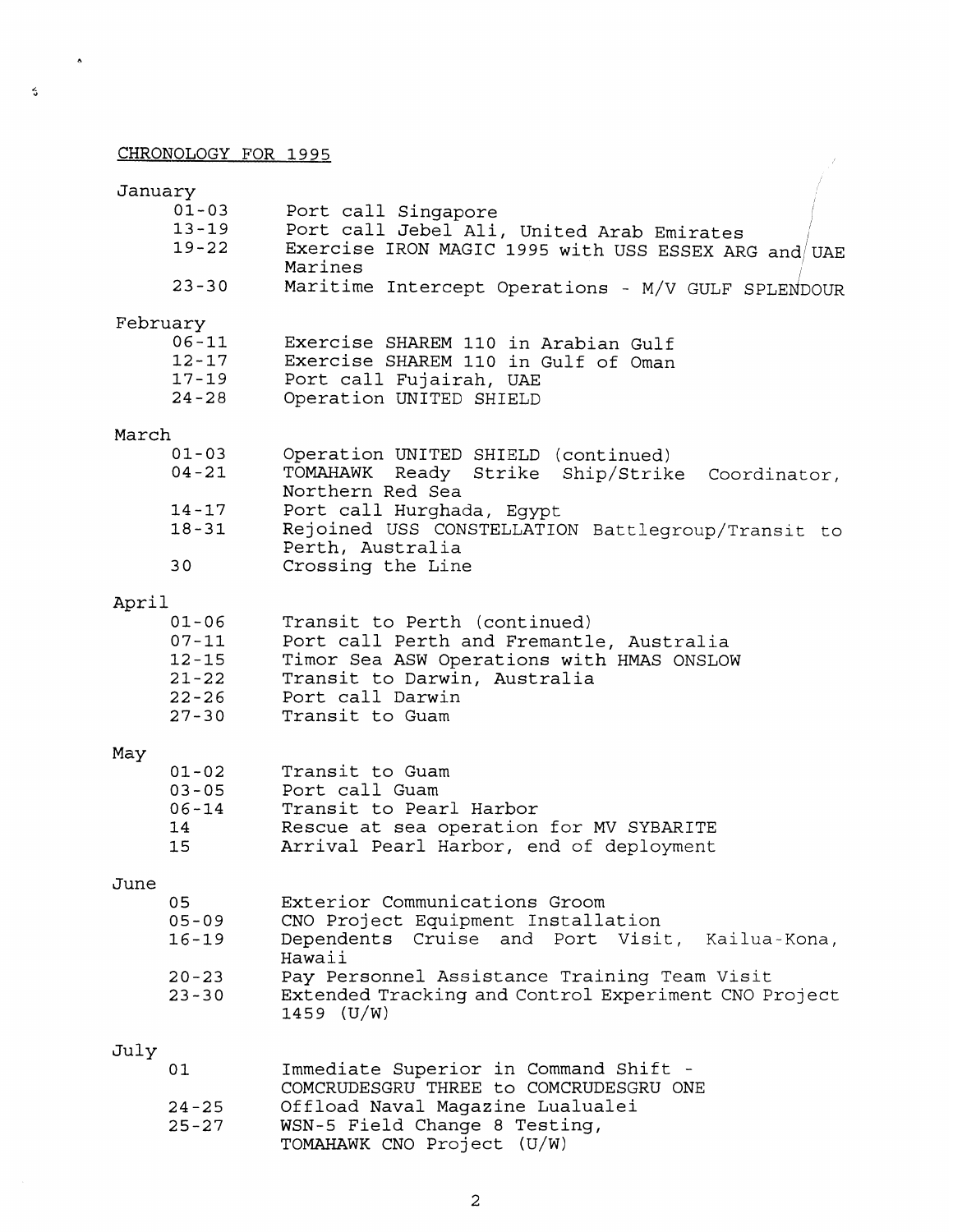| 31                                                                              | Selected Restricted Availability (SRA), Pearl Harbor<br>Naval Shipyard                                                                                                                                                                                                                                            |
|---------------------------------------------------------------------------------|-------------------------------------------------------------------------------------------------------------------------------------------------------------------------------------------------------------------------------------------------------------------------------------------------------------------|
| August<br>$01 - 31$<br>$29 - 31$                                                | Selected Restricted Availability (continued)<br>Aeronautical Shipboard Installation Representatives<br>(ASIR) Tech Assist                                                                                                                                                                                         |
| September<br>$01 - 29$<br>01<br>$11 - 15$<br>15<br>$19 - 27$<br>$21 - 22$       | Selected Restricted Availability (continued)<br>ASIR Tech Assist (continued)<br>ASIR<br>Aviation Assist Visit/Aviation Readiness Evaluation<br>Disbursing Examination<br>SRA Sea Trial                                                                                                                            |
| October<br>$02 - 04$<br>$05 - 10$<br>$19 - 27$<br>$30 - 31$                     | Weapons onload, NAVMAG Lualualei<br>CNO Project 1475 CEC/MOUNTAIN TOP Testing (U/W)<br>CNO Project 1475 CEC/MOUNTAIN TOP Testing (U/W)<br>Transit San Diego                                                                                                                                                       |
| November<br>$01 - 05$<br>$06 - 07$<br>$08 - 15$<br>$13 - 14$<br>14<br>$16 - 21$ | Transit San Diego (continued)<br>Naval Fire Support, San Clemente Island<br>Training Availability San Diego<br>Traffic Control<br>Radar<br>Air<br>System<br>Beacon<br>Special<br>Identification<br>Friend or Foe<br>Military<br>Equipment System (AIMS) Installation<br>Postal Inspection<br>Transit Pearl Harbor |
| December<br>01<br>$01 - 07$<br>$11 - 13$<br>$14 - 15$<br>$16 - 31$              | Edward F. Ney Memorial Award Inspection<br>CNO Project 1475 CEC/MOUNTAIN TOP Testing (U/W)<br>Command Assessment of Readiness and Training (CART)<br>Phase II (IPT)<br>CART II $(U/W)$<br>Holiday Leave and Upkeep                                                                                                |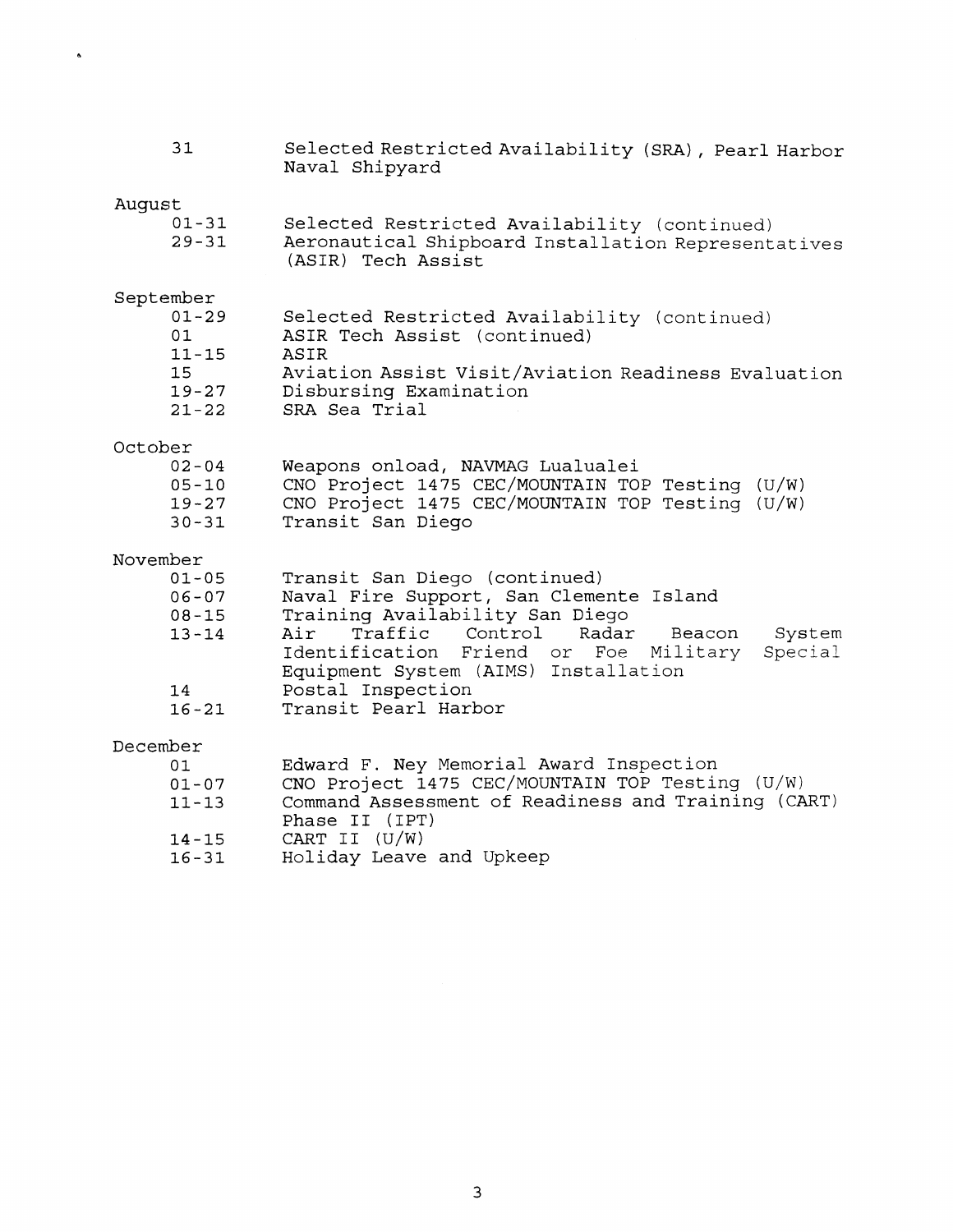## NARRATIVE

LAKE ERIE celebrated New Year's Day in Singapore, already into the second month of her maiden deployment with the CONSTELLATION Battle Group. LAKE ERIE set sail the following day for the Indian Ocean, transiting through the Straits of Malacca and passing between Indonesia and the Nicobar Islands of India. Continuing through the Bay of Bengal and south of Sri Lanka, LAKE ERIE sailed past the southern tip of India and turned northwest to pass through the Lakshadweep Island Chain at the Nine Degrees Channel. Exiting the channel, LAKE ERIE proceeded across the Arabian Sea for the Gulf of Oman.

After the transit through the Straits of Hormuz, LAKE ERIE anchored off of Bahrain on **12** January for a day-long Naval Central Command in-chop brief. At the conclusion of the brief, the anchor was weighed and the ship continued on, ultimately to moor outboard of USS CAPE COD (AD 43) at Jebel Ali, a sprawling man-made port in the United Arab Emirates (UAE) near Dubai. While in Jebel Ali, voyage repairs were conducted on the reduction gear assembly of #1 Gas Turbine Generator.

With repairs to the generator complete, LAKE ERIE departed Jebel Ali on 19 January to rendezvous with the USS ESSEX (LHD 2) and USS MOUNT VERNON (LSD 39) for several days during Exercise IRON MAGIC. Simulated Naval Fire Support (NFS) was provided to UAE and US Marines on the coast of the UAE.

Early in the morning of 23 January, the Battle Group Commander directed LAKE ERIE to join USS VANDEGRIFT (FFG-48) in conducting Maritime Interception Operations (MIO) in the North Arabian Gulf. This action came subsequent to the discovery of the motor vessel,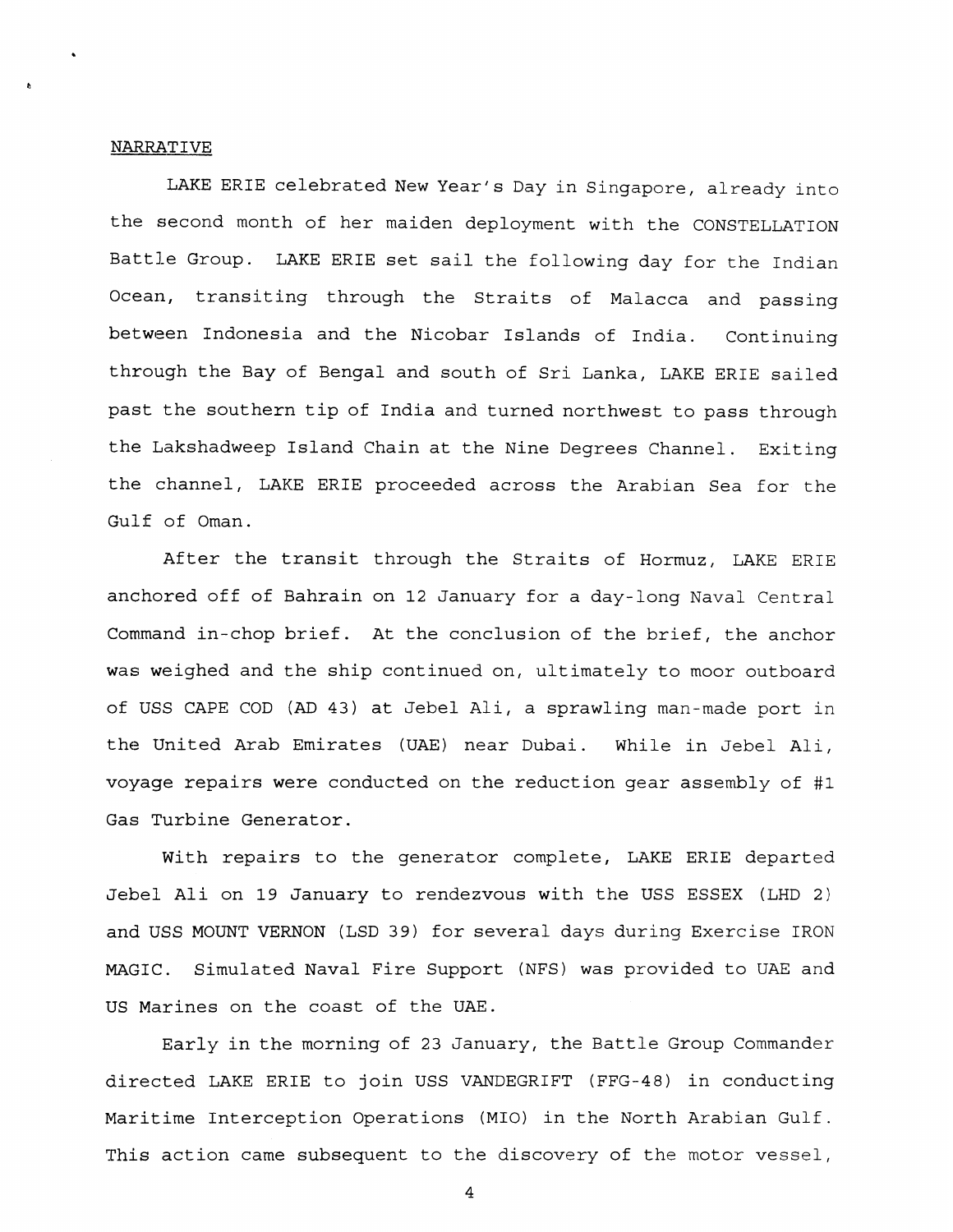GULF SPLENDOUR, which had violated the UN sanctions against Iraq. A coastal freighter, GULF SPLENDOUR was one of a growing number of small. embargo runners specializing in the illegal transport of dates from Iraq. Official estimates show this crop produced in excess of one billion dollars in illegal revenue since the embargo was imposed on Iraq in 1990. After conducting an initial boarding and escorting the ship to the UAE, a prize crew led by CDR E. M. Boorda, LAKE ERIE'S Executive Officer, was left aboard while LAKE ERIE escorted the ESSEX Amphibious Ready Group out of the Straits of Hormuz. Upon return to the GULF SPLENDOUR, LAKE ERIE turned over the embargo runner to USS KINKAID (DD-965). LAKE ERIE'S participation in MI0 ended on 30 January.

Exercise SHAREM 110 lasted from 6 - 17 February, and included the participation of USS DAVID R. RAY (DD-971), USS VANDEGRIFT (FFG-48), USS TOPEKA (SSN-754), and USNS SILAS BENT (T-AGS 26). Conducted inside the Arabian Gulf within thirty miles of the Iranian coastline for the first week, the purpose of the exercise was to explore the effectiveness of different tactics against an undersea threat in shallow waters (c50 fathoms) . LAKE ERIE successfully fired three developmental, shallow water, exercise torpedoes against a "live" submarine, routinely conducted TACTAS operations in shallow water, and effectively integrated embarked SH-GOB and SH-6OF helicopters, both operating continuously from her flight deck. The second half of the exercise was conducted outside the Straits of Hormuz in the Gulf of Oman.

Immediately following SHAREM 110 and a brief port visit to Fujairah, UAE, LAKE ERIE transited to Somalia to provide ready NFS for the withdrawal of United Nations forces from Mogadishu. As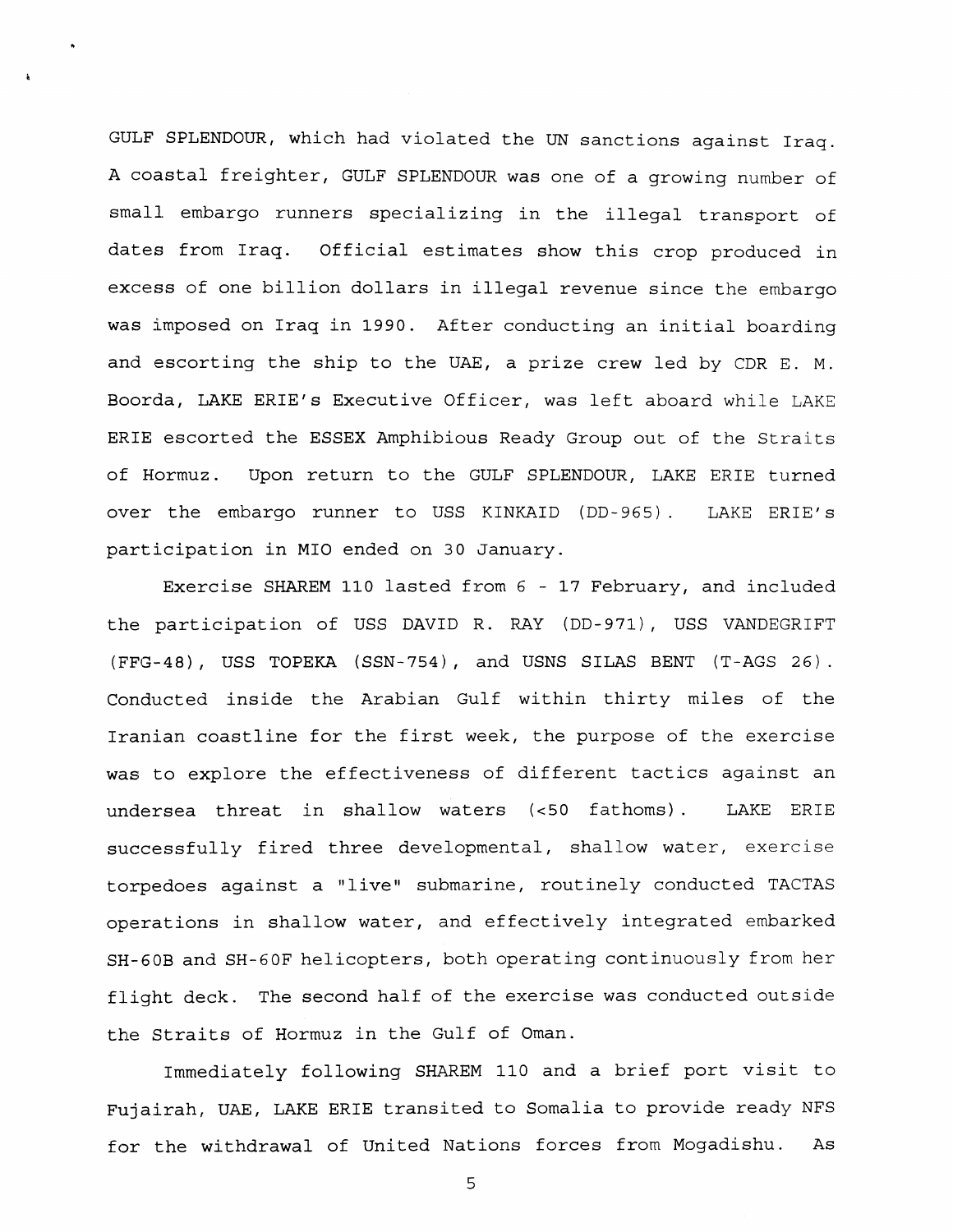part of Operation UNITED SHIELD, LAKE ERIE operated with USS ESSEX (LHD 2), USS BELLEAU WOOD (LHA 3), USS OGDEN (LPD 5), USS FORT FISHER (LSD 40), and a coalition of British, French, Italian, Malaysian and Pakistani naval units. LAKE ERIE not only provided the ability to project power ashore but also assisted through the tactical employment of the embarked SH- **GOB** helicopters. Additionally, the ship's Cryptologic Technicians played an important role in support of the overall operation. Ultimately, the ship was awarded the Joint Meritorious Unit Award for her participation in the operation.

Following the conclusion of UNITED SHIELD, LAKE ERIE was ordered to the northern Red Sea to assume a TOMAHAWK Ready Strike posture. Prior TLAM exercises had prepared LAKE ERIE'S strike teams for this role, which lasted from 9 to 17 March. After this operation, LAKE ERIE was allowed to make a port call in Hurghada, Egypt. A delay in receipt of diplomatic clearance delayed the stop, but once cleared, a pleasant port visit was made that is not often enjoyed by Pacific theater ships.

Departing the Red Sea, LAKE ERIE made its way past Yemen and into the Arabian Sea enroute to the CONSTELLATION Battle Group and an Equator crossing on the way to Australia. On 30 March, the ship's company entered the Realm of Neptunus Rex and the Ancient Order of the Deep and after much ceremony, all "slimy Pollywogs" were expunged in favor of the "trusty Shellbacks."

LAKE ERIE arrived in Perth, Western Australia, on 7 April for five days of liberty before taking part in a five-day exercise in the Timor Sea commencing on 16 April. The employment was in shallow water active sonar trials sponsored by the Australian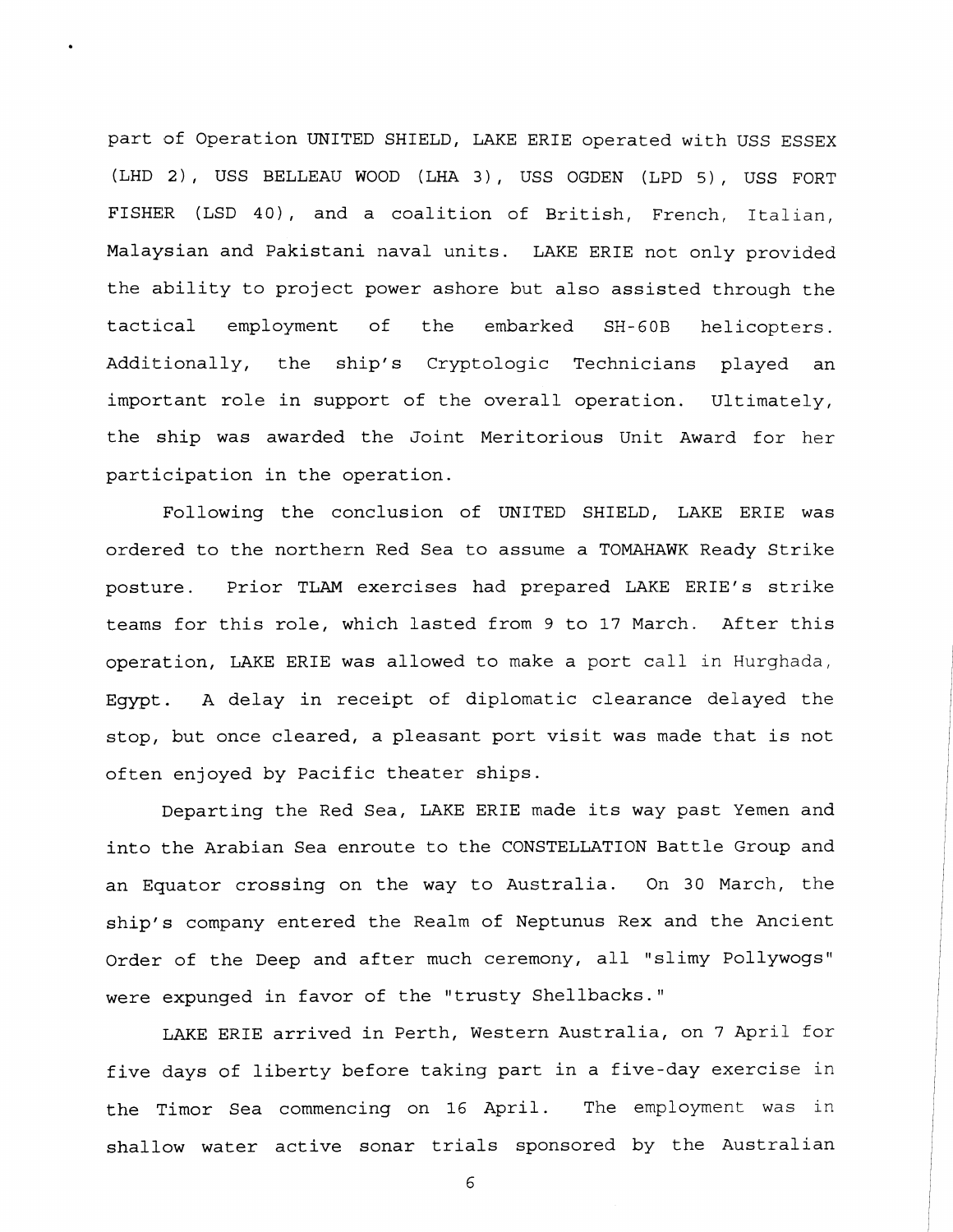Defence science and Technology Organisation (DSTO). Other units involved were HMAS ONSLOW and FRV SOUTHERN SURVEYOR. The goals were to record active sonar performance in the Timor Sea, and to evaluate modified shaped CW wave forms developed by the Naval Undersea Warfare Center for the AN/SQS-53C Sonar. From the extensive data collected, it was determined that shallow water towed array operations were validated for detection of a snorkeling diesel submarine, shallow water ASW is site specific, and that search and detection are possible in areas of high reverberation.

On 22 April, LAKE ERIE enjoyed Australian hospitality for another five days that were spent inport at Darwin. A 30-member color guard detachment paraded in ANZAC Day (Australia-New Zealand Army Corps) ceremonies, and approximately 3000 visitors toured the ship.

Departing Darwin, LAKE ERIE continued on to Guam, crossing the Timor and Banda Seas and weaving through the islands of Indonesia. Rounding the western tip of New Guinea, LAKE ERIE finally returned to the Pacific Ocean. Arriving in Guam, the ship offloaded its TOMAHAWK missiles and met nineteen family members who would enjoy a "Tiger Cruise" back to Pearl Harbor. Hcwever, the return to Pearl Harbor would not be without event.

Early in the afternoon of 14 May, one day prior to the end of her maiden deployment, LAKE ERIE received a summons to assist Coast Guard Group Honolulu with the rescue efforts of M/V SYBARITE. SYBARITE, a civilian pleasure craft enroute from Australia to Hawaii, had developed two breaches to the hull and was in danger of foundering 250 nautical miles southwest of Oahu. Despite three days of efforts by its crew of four to use damage control equipment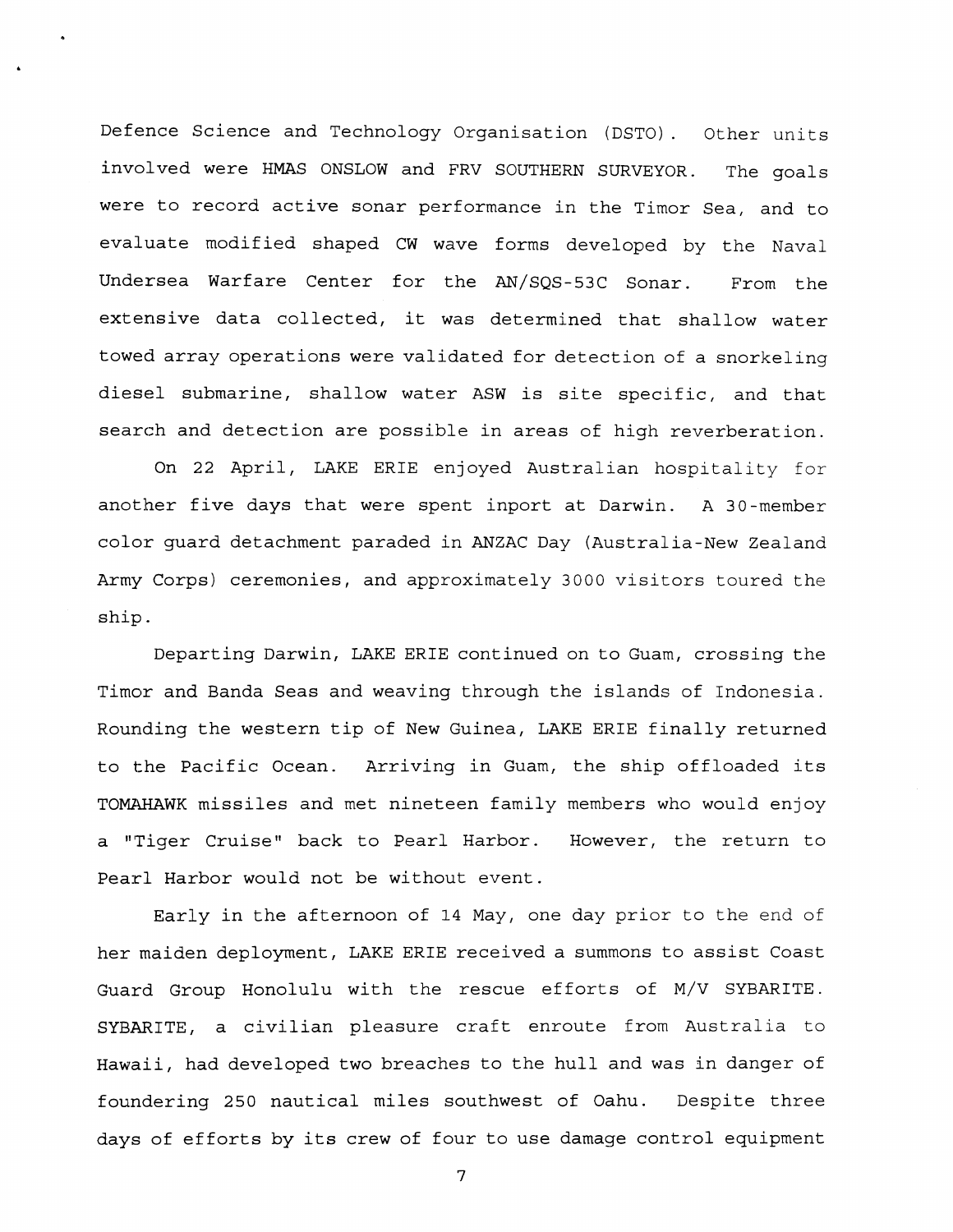air-dropped by the Coast Guard, SYBARITE'S condition was not improving. LAKE ERIE closed the pleasure craft at best speed, and when within helicopter range, launched one of the SH-GOB helicopters from HSL-37 Detachment 9. With the onset of darkness, worsening seas, the continuing deterioration of the craft, and three days of accumulating fatigue setting in, the crew of SYBARITE elected to abandon the vessel when HSL-37 arrived overhead. With the assistance of a rescue swimmer, all four civilians were recovered without event. On 15 May, LAKE ERIE joyously returned to Pearl Harbor to an enormously warm welcome and completed her very successful maiden deployment.

After post-deployment leave and upkeep, ship's force supported five days of CNO Project 1459 equipment installations. On 16 June, LAKE ERIE took family and friends on a Dependents Cruise to Kona, Hawaii, where the ship anchored out and opened herself to seemingly never-ending numbers of tourists throughout the weekend.

LAKE ERIE was underway 23 - 30 June to participate in CNO Project 1459, Extended Tracking and Control Experiment. This project focused on the ability of sea-based units to operate in a Theater Ballistic Missile Defense (TBMD) role. To support the project, LAKE ERIE required a specially modified AEGIS computer program to enable the SPY Radar to track high-altitude trajectories. In this pioneering experiment, LAKE ERIE tracked a theater ballistic missile from the instant it broke the ship's radar horizon in excess of 350 nm, through splashdown 20nm from the ship. The two watch teams trained for the events performed exceptionally well and received specific praise from Rear Admiral Rempt, the OPNAV Director for Theater Air Defense, who was embarked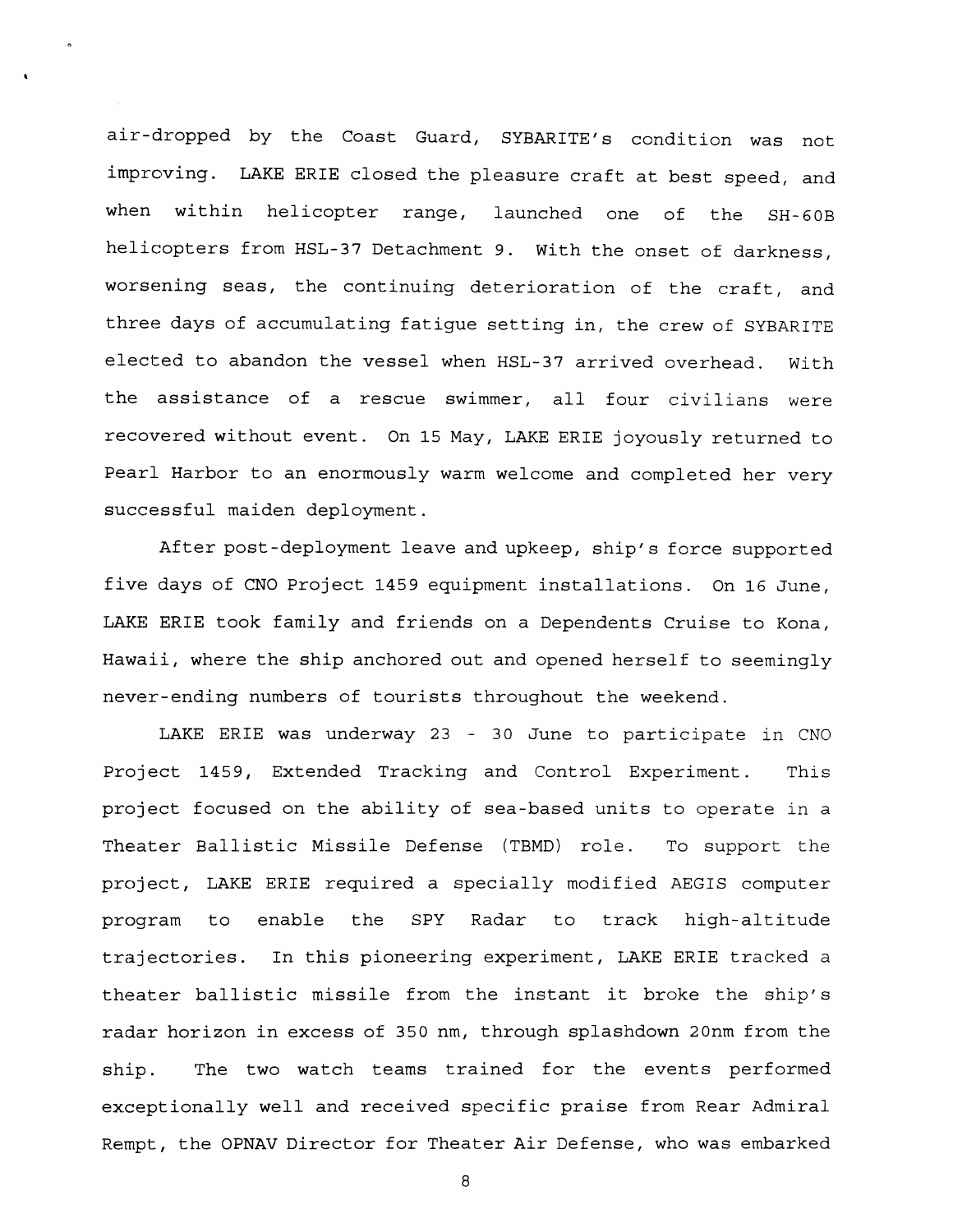on LAKE ERIE for the most significant portion of the project. The follow-on implication for the Navy, resulting from the unqualified success of the testing, includes the development of an increasingly important new TBMD mission area.

On 24 July, LAKE ERIE headed up the channel to Naval Magazine Lualualei to offload ammunition and missiles in preparation for the two-month Selected Restricted Availability (SRA) . The offload lasted two days and was followed by a two-day return to sea to test modifications to the AN/WSN-5 inertial navigation equipment, which supports TOMAHAWK missile at-sea alignments.

LAKE ERIE entered its first Selected Restricted Availability (SRA-01) under tight constraints. The availability commenced on 31 July and ended 29 September. Pearl Harbor Naval Shipyard was originally assigned as the primary maintenance facility, but was unable to support the requirements. This resulted in a last-minute change. Puget Sound Naval Shipyard flew their workers, foremen and managers to Pearl Harbor for their first repair of an AEGIS cruiser.

Over fifteen other repair organizations joined Puget Sound Naval Shipyard in LAKE ERIE's repair efforts: Naval Intermediate Maintenance Facility (NAVIMFAC) Pearl Harbor, Pearl Harbor Naval Shipyard, Naval Surface Warfare Center (NSWC) Port Hueneme, and a dozen other private contractors. Close coordination of the repair work was critical to LAKE ERIE's ability to complete the availability on time.

In the course of the availability most of the ship's berthing became uninhabitable due to the deck work and open fuel tanks. Ship's force moved to the Naval Station Bachelor Enlisted Quarters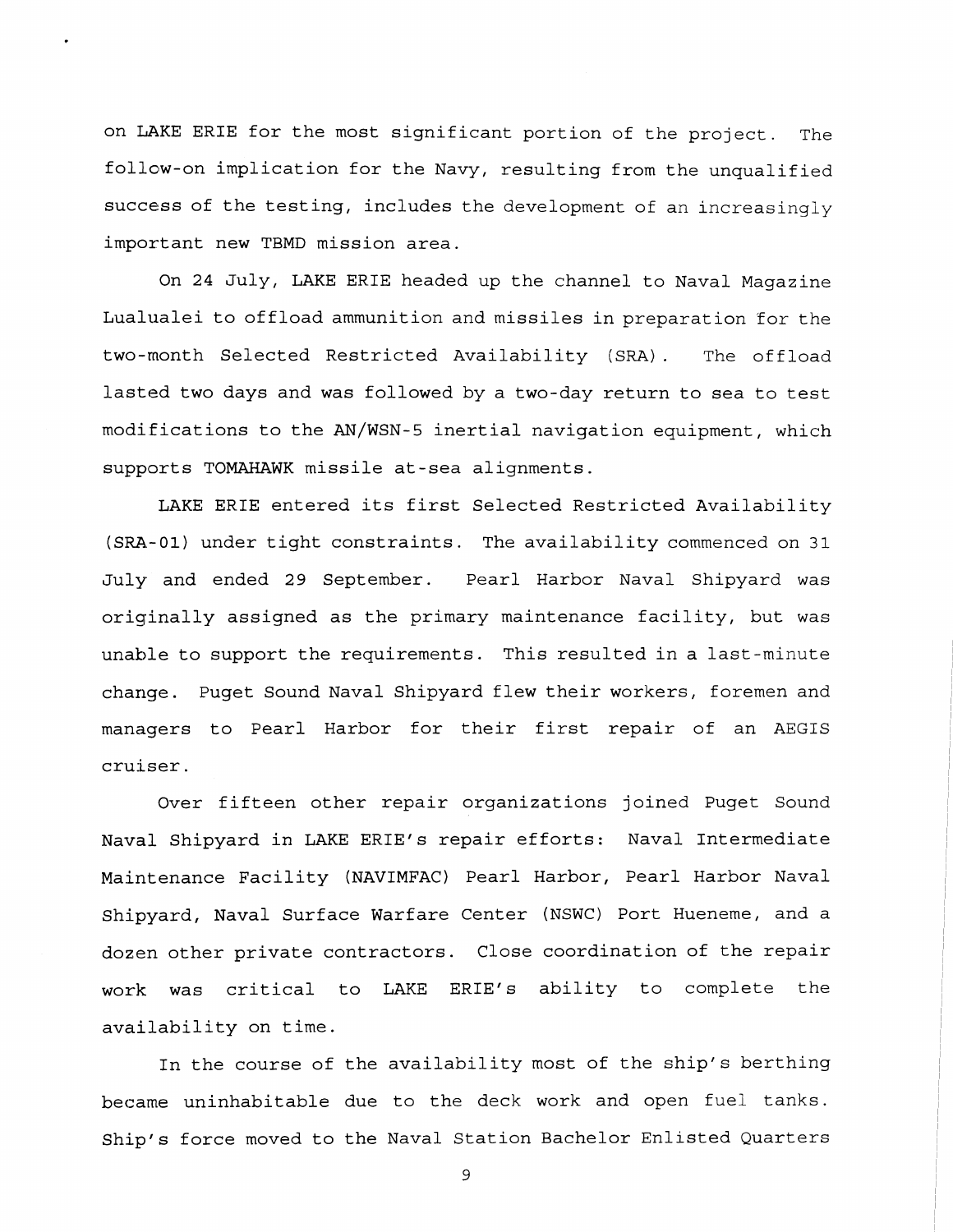and received their meals at the Naval Station Galley since deck work in the ship's galley closed the serving line.

The major project of **SRA-01** was installation of prototype equipment to support the Cooperative Engagement Capability (CEC) project. The CEC equipment provides LAKE ERIE with a high data rate link far superior to previous capabilities. The bulk of the installation, a 7000-pound communication shelter, was placed adjacent to the forward exhaust stacks on the 0-4 level. LAKE ERIE'S main mast was strengthened and modified to support the weight of the new CEC antenna. New waveguides and cabling were also run to support the equipment.

The Engineering department also received work on a myriad of projects. Installations included a new escape trunk door in the JP-5 pump room and a new dishwasher in the scullery. Cleaning and inspection was conducted on waste heat boilers, condensate drain coolers, and lube oil strainers. Air ejectors in the distilling plant were replaced as well as the ship's hot water heaters, and alterations were made to the refrigeration system. SIMA San Diego conducted quick repairs on #1 Gas Turbine Generator. Cracks in the superstructure were welded, liferafts replaced, and the flight deck and 0-3 level were resurfaced.

For Combat Systems there were installations of new CIWS ammunition lockers, new blast doors for the sonobuoy storeroom, topside Link-16 equipment and a new TACAN antenna. Repairs were made to the AN/SPQ-9 radar dome and ammunition elevators. Both vertical launchers were resurfaced and numerous ORDALTS were made to the AEGIS combat system.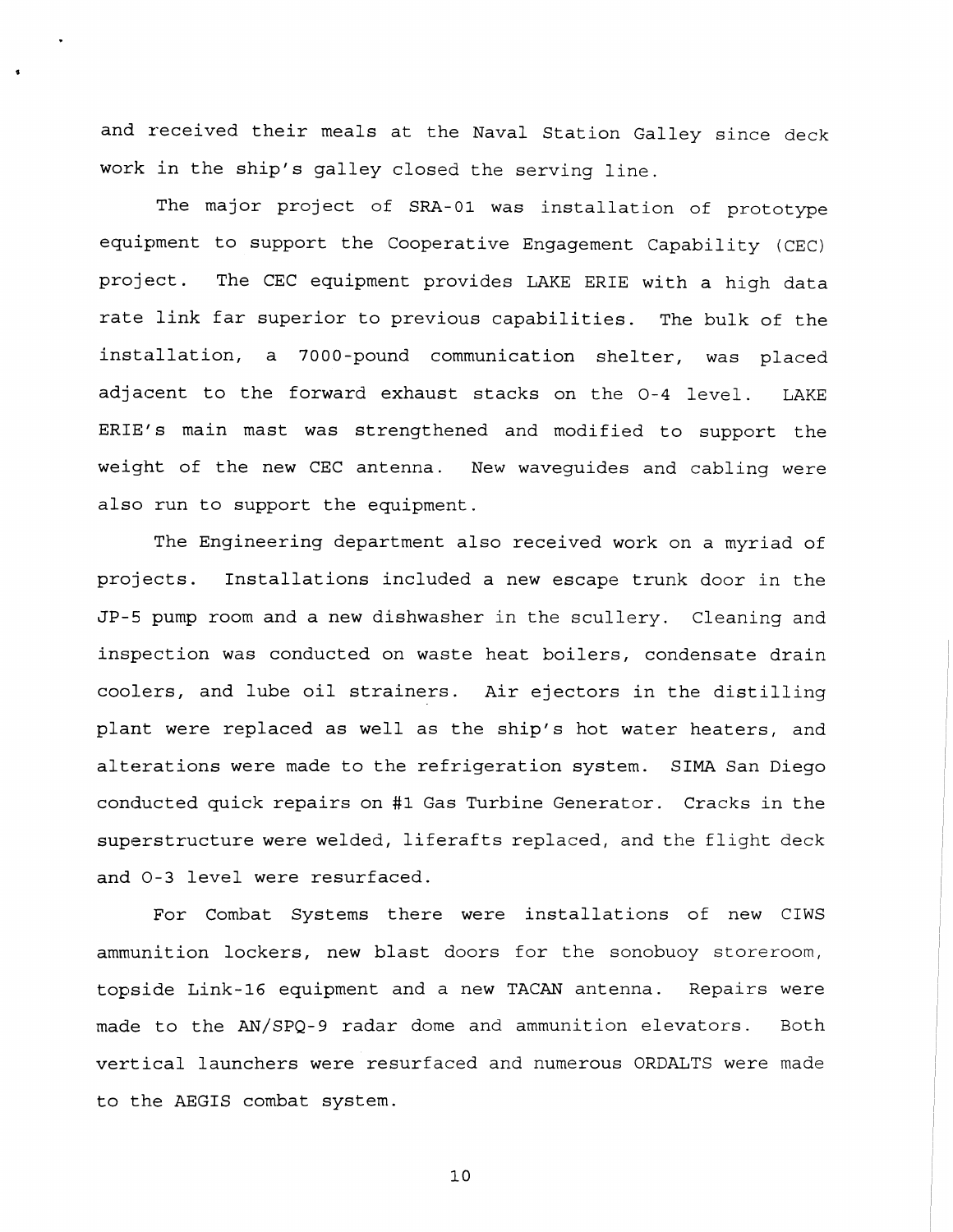overall, SRA-01 was a complete success in terms of cooperation between the ship and repair facilities, completion of work one week ahead of schedule, and the safety awareness that resulted in zero mishaps. LAKE ERIE emerged from the availability on time and ready to participate in CEC testing in October.

In September, the Aviation Readiness Evaluation (ARE) and Aeronautical Shipboard Installation Representatives (ASIR) were scheduled on board to review the state of training, qualification and proficiency of personnel, and the material condition of facilities and equipment associated with air operations. An Aviation Assist Visit **(AAV)** was scheduled prior to the ARE to assess the level of preparedness. LAKE ERIE'S AAV was so successful it was upgraded to an ARE qualification.

LAKE ERIE returned to NAVMAG Lualualei 2 October for a threeday ammunition onload. The SRA was complete and the ship was looking forward to two underway periods in October in support of CNO PROJECT 1475, Cooperative Engagement Capability (CEC) MOUNTAIN TOP. These underway periods (05-10 and 19-27 October) were spent in preparation for a January 1996 live-fire exercise to validate the ability of off-ship sensors to cue and support terminal illumination of **a** STANDARD Missile engagement against low altitude/high speed targets. Numerous rehearsals of Naval Fire Support (NFS) were likewise conducted during these two underway periods in preparation for the November NFS qualifications to be completed at San Clemente Island off Southern California. The range facilities for both objectives were provided by the pacific Missile Range Facility (PMRF) on the northwest coast of Kauai.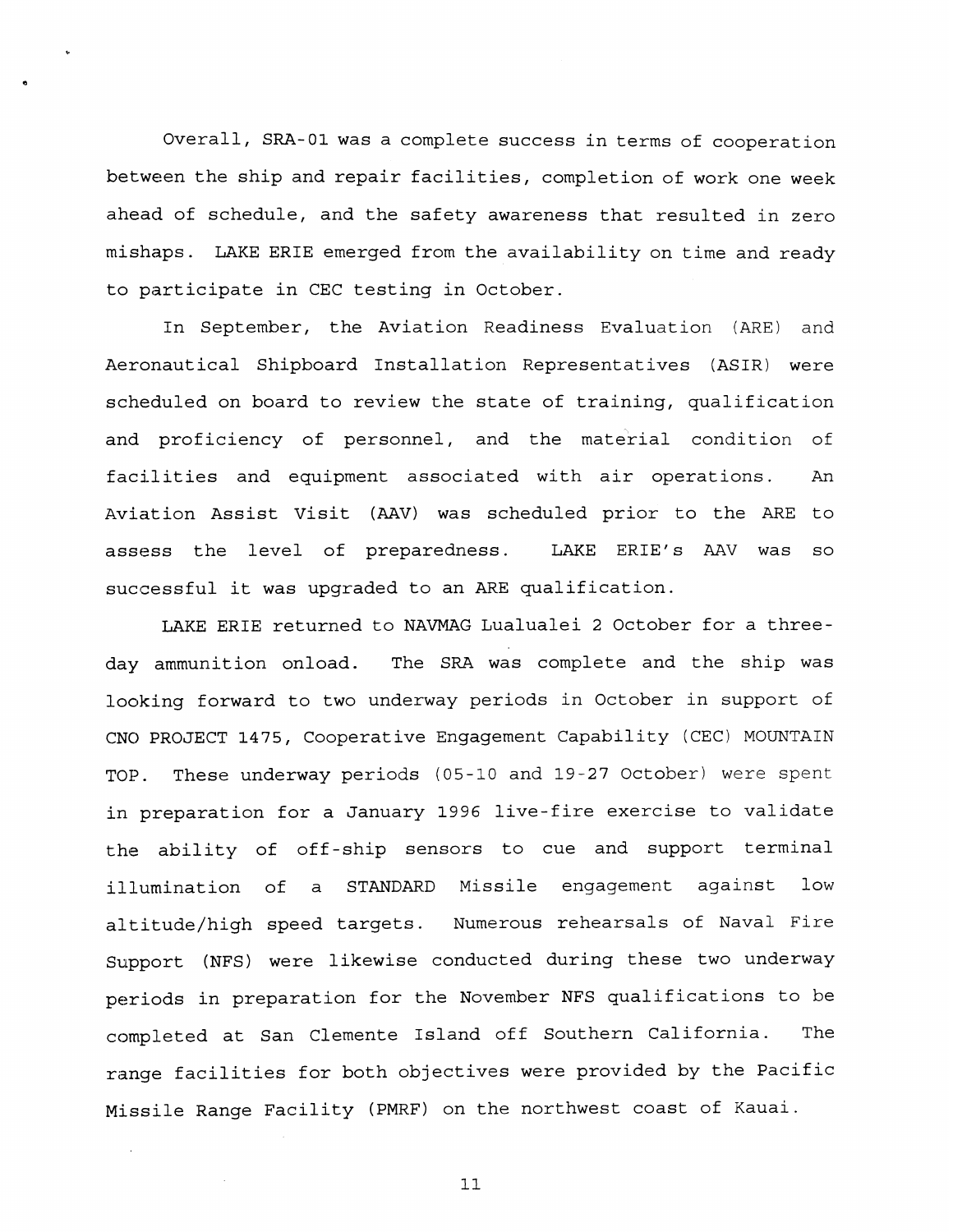On 30 October, LAKE ERIE set sail for Southern California to qualify in NFS. LAKE ERIE'S NFS team had labored for more than seventy hours in October conducting practice fire missions in preparation for the exercise. The NFS Team, Gun Crews and 5"/54 Gun Mounts performed flawlessly during the exercise, ensuring LAKE ERIE received high marks in all missions. In two days, Mounts **51**  and 52 fired more than 300 rounds onto San Clemente Island for Naval Fire Support missions and spotter services.

On 6 November, the first day of NFS missions, tragedy struck LAKE ERIE. Late that morning, LCDR William Douglas Winegar, the Combat Systems Officer and a plankowner, suffered a severe heart attack and had to be flown ashore for help. Despite the remarkable speed and professionalism of LAKE ERIE'S crew in providing CPR, stretcher bearer assistance, and preparations for flight quarters for MEDEVAC, LCDR Winegar did not survive.

Following the NFS qualifications, LAKE ERIE spent a week inport San Diego to provide liberty and opportunities to put personnel through schools not offered in Pearl Harbor. On 16 November, LAKE ERIE made the six-day transit back to her homeport arriving for the Thanksgiving holiday.

LAKE ERIE set sail on 01 December for final rehearsals of CNO PROJECT 1475, CEC Mountain Top. The training conducted during the two periods in October and this first week of December bore fruit in January 1996 with four very successful live-fire runs and the completion of all test objectives.

LAKE ERIE hosted personnel from Afloat Training Group Middle Pacific (ATG MIDPAC) for the Command Assessment of Readiness and Training Phase I1 (CART 11) during the week of 11 to 15 December.